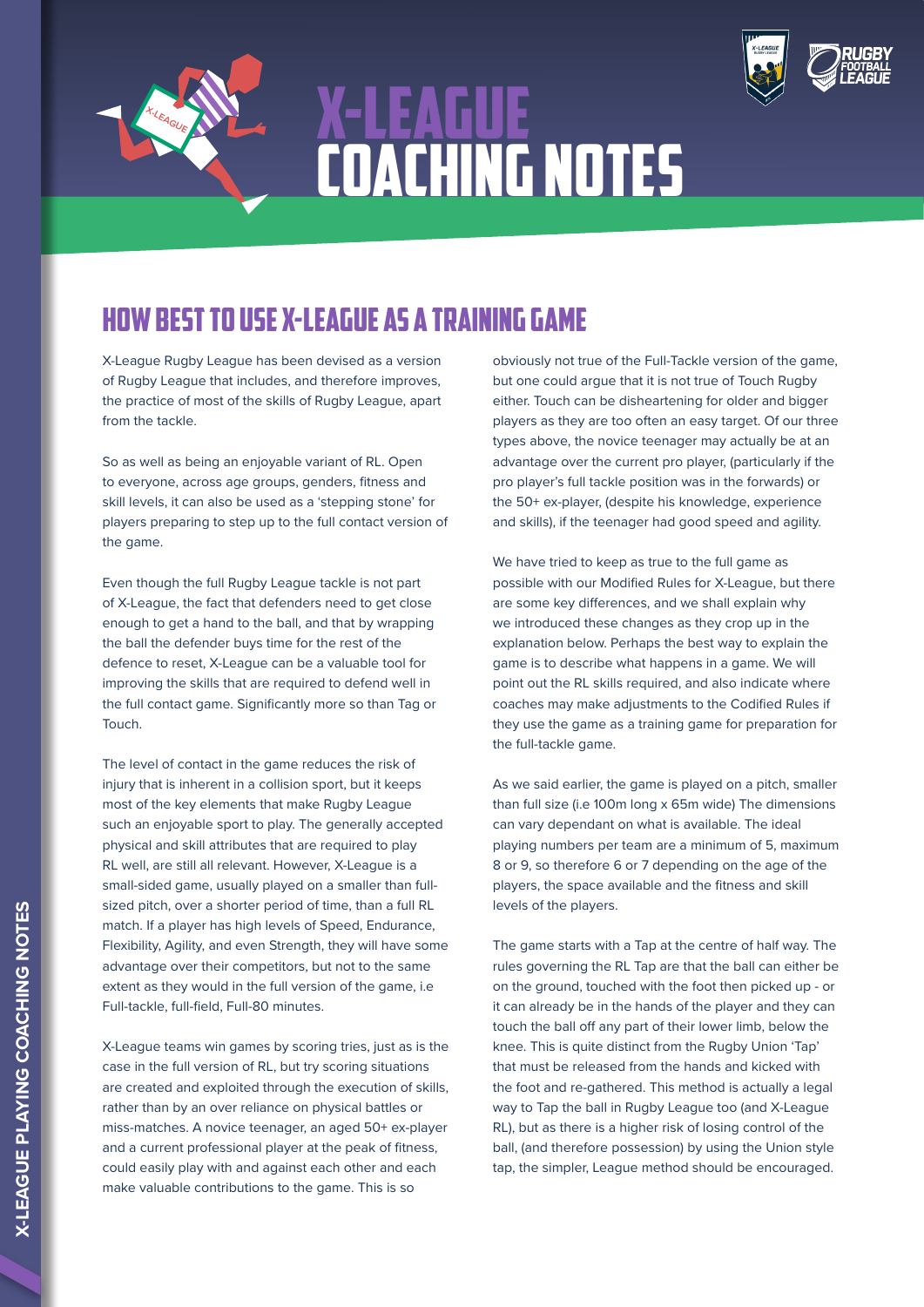

## X-LEAGUE COACHING NOTES



The Tap is used to start the game, restart the game after halftime, restart the game after a try has been scored and restart the game after the ball has gone dead. All handling errors, knock-ons, forward passes and dropped catches or passes that hit the ground, result in the game stopping and the ball being turned over to the other team, who will restart the game with a Play-the-ball. The play-the-ball is unique to RL, and deserves to be preserved and practiced in all modified versions of the game. The initial play-the-ball takes place when the referee is satisfied that both teams are ready to play. A player must put the ball down at the side of their standing foot, and then, by rolling the ball back with their hand and assisting the roll, if necessary, with their non-standing foot, propel the ball behind them to the Dummy-Half. This description isn't exactly what it says in the rules, but neither is it exactly what happens in the full game, where referees seem to be content to allow illegal play-the-balls to go unpunished. If you are using the game to teach and practice the skill of playing-theball from the standing position, then the ref should give a penalty turnover for illegal play-the-balls, but a warning and reinforcement of the correct method may well be the preferred coaching response.

As a training game the rules could be changed so that tackled players have to go to ground and go through the full game play-the-ball process. (Snap, Sweep, Touch). As this would slow the play the ball down, it may be advisable to increase the onside line for the defenders to more than 5m.

The tackle is made by a defender touching the ball. In the codified game we assume honesty by the defender, and give them the benefit of the doubt, that is, if they claim to have made a tackle, even if it wasn't obvious to the ref, the tackle is awarded. There is quite a lot of scope at the tackle for coaches to modify the rules for training purposes. for instance, a simple touch on the ball may not be considered enough. The defender may have to completely wrap the ball up, and the attacker can play on until the wrap is complete. Coaches could also insist that the tackle is only complete when two defending players are in contact with the attacker and

the ball is wrapped, and even that a third defender has to come in and touch the held up player on the legs, before the tackle is completed, to simulate the 3 man tackle that is such a big part of the full game these days.

In the modified game we have adjusted the rule for when the ball is considered to be back in play at the play the ball. Because the defender hasn't actually had to make a real tackle, there is a chance that they could interfere with the dummy half pick up. So we have said that the marker must stay square, until after the ball has been picked up by the dummy half, rather than just when the ball has cleared the ruck. The codified game allows 1 marker, but again as a training tool, coaches may wish to use two.

Unlike other versions of Touch, we don't have any restrictions on the dummy half. They can be tackled without turning over possession, and they can score. As in the full game, Kicking is allowed on any tackle, however, we have put in some conditions aimed at preventing kickers getting easy repeat sets, and ensuring safety in the in goal area.

If a player kicks the ball, they can regather it and play on, they can even score. But in order to defuse a kick, all a defender needs to do is touch the ball with a hand. That touch makes the ball dead, and the non-kicking team gets awarded a zero-tackle play the ball. If, however, a defender fails to touch the ball with a hand, and kicks the ball, they are then regarded as the kicker, and the above rules apply to their kick.

A clean catch in the in-goal area by an attacker results in a try (even without the ball being touched down) Again, there is scope for coaches to apply either the normal RL rules, or other modifications that they may want to focus on in a training situation. ie, only grubbers, or only bombs, only kick on the last tackle etc.